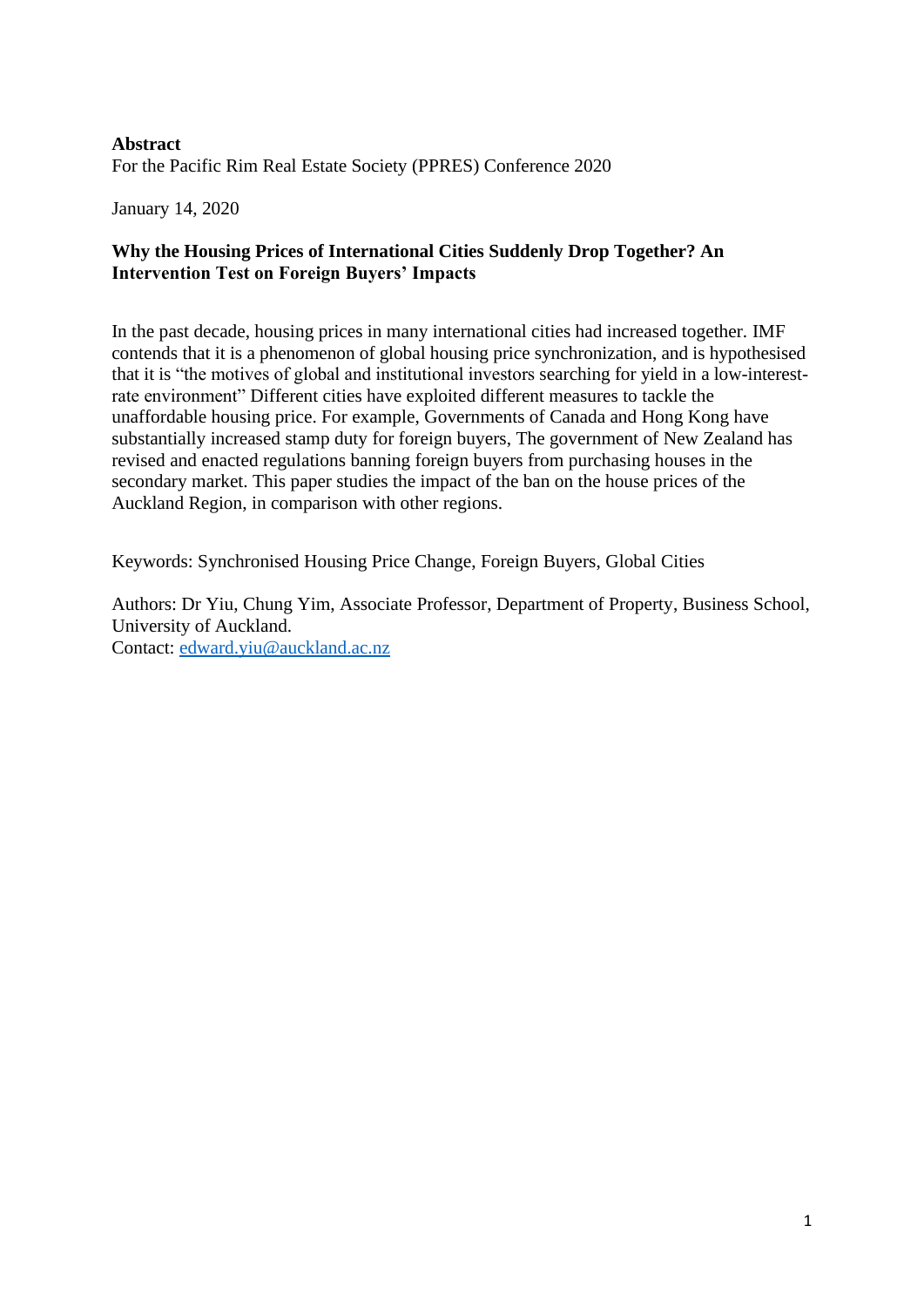### Introduction

In the past, most of the housing price studies focused on local issues, such as housing supply and demand for accommodation. However, in recent years, more and more studies found that housing prices in major cities, particularly the Global Cities<sup>1</sup>, are strongly synchronized, which implies that the determinants of housing price must include non-local issues. That's why more and more scholars agreed that unaffordable housing price problems in big cities cannot be solved by building more housing units.

There have been many attempts to figure out whether it is caused by foreign investments. For example, IMF (2018) suggested that "the motives of global and institutional investors searching for yield in a low-interest-rate environment have emerged as a potential explanation for the brisk and synchronized increases in house prices." It put forward a theoretical framework for the global housing price synchronization, based on international trade and capital flows, as well as the simultaneous investment decisions of global investors and lenders, as shown in the middle column of Figure 1.



Figure 3.4, Global Financial Conditions, Portfolio Channels, and Expectations Contribute to House Price Synchronization, as Do Supply Constraints and Local Policy

Source: IMF staff. Note: FDI = foreign direct investment.

Figure 1 Theoretical Framework for Global Housing Price Synchronization. Source: IMF (2018)

Katagiri (2018) of IMF further confirmed that "the global factor has significant effects on the house prices only in large and international cities." Figure 2 shows that the housing prices in the UK (GBR), New Zealand (NZL), Australia (AUS), Canada (CAN), and the US (USA), etc were strongly affected by the global effect (the dark blue bars). The corresponding global cities in each of these countries, including London, Auckland, Melbourne, Vancouver, New York, have been reported to have substantial housing price increases in the past decade.

<sup>&</sup>lt;sup>1</sup> Global Cities are defined under A.T. Kearney's Global Cities Index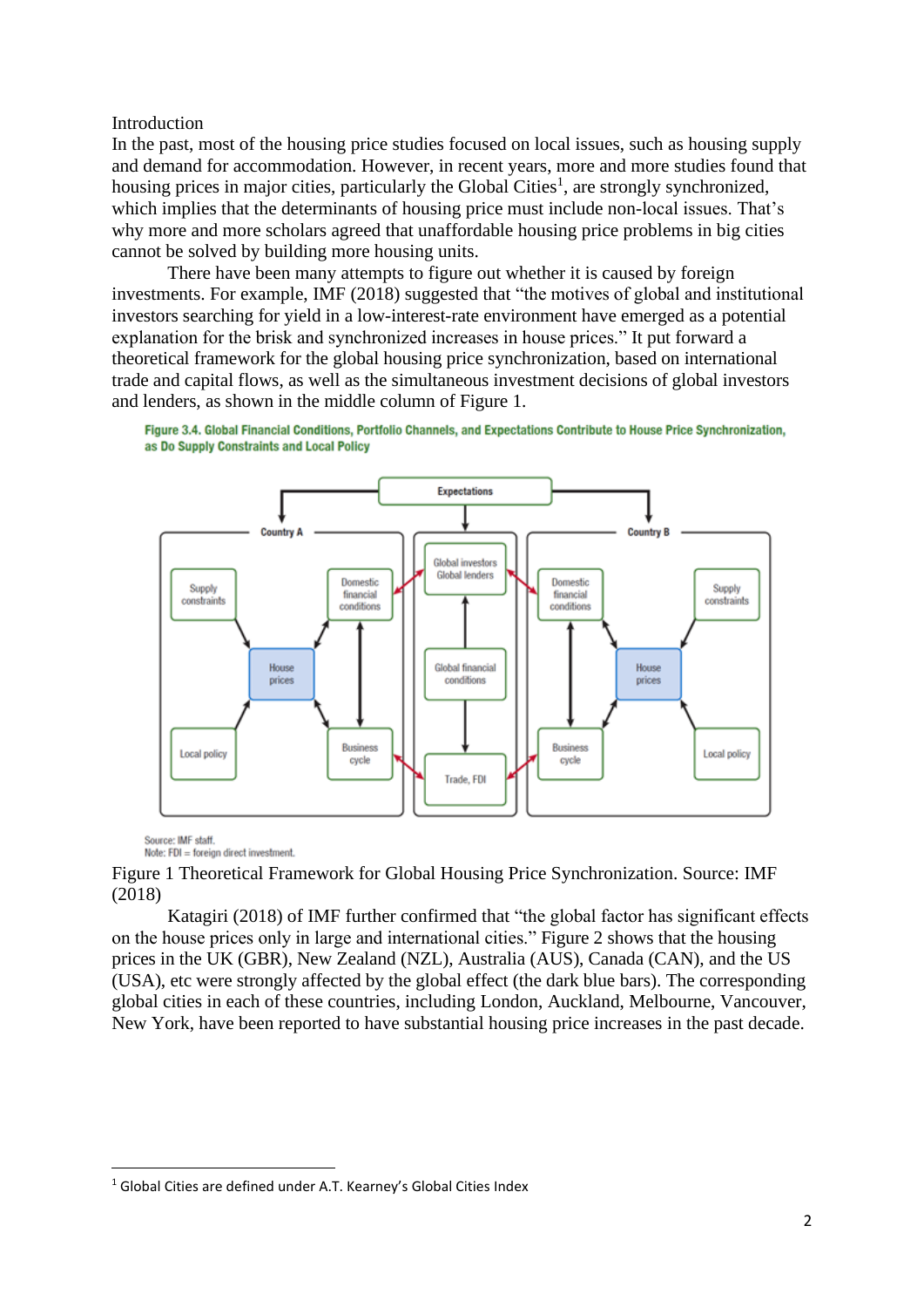

Figure 5. Synchronization of House Prices by Country (2002: Q1-)

Source: See Appendix

Note: The figure illustrates the synch<sub>i</sub> defined in the equation (3) for each country by region. In the figure, the contribution of the global factor is shown as the dark blue bar while the contribution of the regional factor is shown as the light blue bar (Europe), the green bar (Asia), and the yellow bar (North and South America).

Figure 2 Empirical evidence of synchronization of global and regional housing prices Source: Katagiri (2018)

Then, since 2018 the housing prices in many of these global cities have started to level off or even fall. For example, the Housing Price Indices of London, Melbourne and Vancouver have recorded negative growths since 2018M3, 2018Q1 and 2019M1, respectively. They do not only go up together, but they also go down together.

However, so far all the relevant studies are based on testing the association between capital flows and housing prices, which on one hand do not have an uniform agreement on the impacts (for details, see the Literature Review), on the other hand their correlation does not imply causation. It is hard to tell whether it is the capital flow affects the housing price or vice versa.

That is why the Intervention Approach of Randomized Control Experiment is nowadays more popular, especially in medical science. Instead of relying on passive observations, intervention approach adopts an active role to impose a change on the subject explanatory variable, keeping other things being equal, to observe the responses of the hypothesized dependent variable. Since it is an intentional intervention, the time sequences of the cause and effect can help confirm the causation direction.

The difficulties in carrying out interventional randomized control experiments in Economics are understandable, that is one of the reasons for the 2019 Nobel Prize in Economics. However, in terms of the capital flow effects on housing prices, the new regulations in banning foreign buyers from purchasing existing housing in New Zealand since Oct 2018 can be considered an intervention on direct capital inflows into the housing markets of New Zealand. Even though it cannot be a randomized experiment, if the housing prices in Auckland (the biggest global city of New Zealand) drop after the ban, in relative to other cities of New Zealand (control), then it can be a good confirmation of the banning effect. The differentiation in the price changes between Auckland and other cities before and after the ban is an important control experiment, as foreign investors normally are interested in buying houses in large cities only, due to a more internationalized real estate markets and with a better rental return.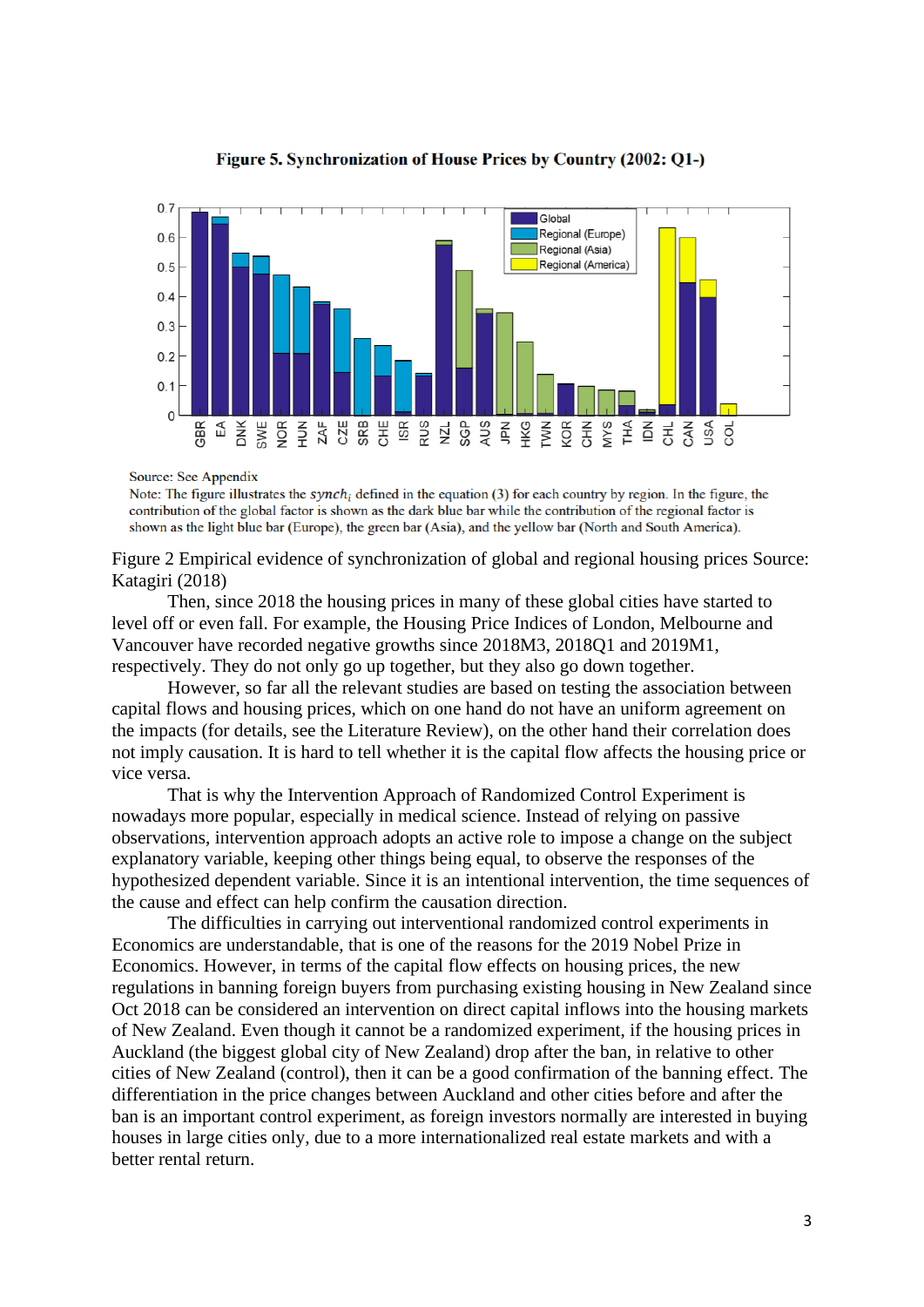#### Literature Review

There have been many studies confirming the impacts of capital flows on housing prices. Tillmann (2013) found by a VAR analysis on 5 emerging Asian economies that capital inflows significantly result in higher house prices. Chow and Xie (2016) found a positive association between the lagged short term fluctuations in capital inflows and the growth rates of house prices in Singapore. Cheung et al. (2017) also found a positive effect of official capital flows on housing price in Hong Kong. Yiu and Sahminan (2017) found, by analysing individual economy, that capital inflows have a positive effect on the residential house prices of Indonesia, Malaysia, the Philippines and Singapore, but not all the ASEAN-5 economies.

However, there are also some studies that refuted the hypothesis. For example, Kim and Yang (2009) found by VAR analysis that capital inflow shocks have little effect on land price increase. Sa and Wieladek (2011) also subcategorized capital inflows shocks and found that only capital inflows shocks driven by an increase in foreign savings have a positive and persistent effect on housing prices. Favilukis et al. (2012) found by a panel analysis of international data that capital flows have no explanatory power on housing price changes.

The diverse or even contradictory results above reflect the problem in selecting proxies in empirical tests. Since capital flow includes inflow and outflow, and most of them are not directly for housing investments. There are many different ways to measure capital flows. In fact, different scholars employed different proxies to measure capital flows in their studies, making their results not comparable. For example, Richter and Werner (2016) suggested using Current Account Balance. Chow and Xie (2016) took Foreign Direct Investments as the proxy, but Cheung et al. (2017) contended that official measures of capital flows (they took currency-base as the metric) are inaccurate, and they found that illicit capital flows imposed an effect on the stock markets. Illicit capital flow is measured by the World Bank Residual based on Balance of Payments data. Favilukis et al. (2012) measured capital inflows to the US by the foreigners purchases and sales of financial securities reported by the US Treasury International Capital, but for the international study, they exploited the current account deficit per GDP ratio as the metric. Yiu and Sahminan (2017) considered, among others, the BIS cross border flow data as the capital flows.

According to Richter and Werner (2016), international capital flows can affect local housing markets via four channels, viz i) the transaction channel, ii) the direct credit channel, iii) an indirect credit channel with regard to cross-border transactions of securitised housing loans and iv) the interest rate channel. They should be tested separately and with the corresponding appropriate proxies. In other words, the previous literatures tried to study the effects of the four channels in one single proxy, by means of different metrics. The results so far cannot provide conclusive evidence on the hypothesis.

For example, if the hypothesis is on the transaction channel, then a direct intervention approach is to stop the foreign purchases of housing to test whether the housing price would then fall. It is difficult to find such an intervention until 2018, as most cities would only impose taxes on foreign buyers rather than banning their purchases. For example, the governments of Vancouver and Hong Kong have only introduced extra stamp duties for foreign buyers, and tightened the loan-to-value ratio in mortgages for foreign buyers, without banning foreign buyers.

New Zealand government has enacted a law banning foreign buyers from buying existing housing with effect from Oct 2018. It can be regarded as an intervention on the transaction channel of capital inflows. Although there is a similar tightening of the restriction of foreign buyers in Australia, but since the housing prices in Australia have fallen well before the tightening due to a change of the mortgage policy, the New Zealand's ban is an important test on the hypothesis.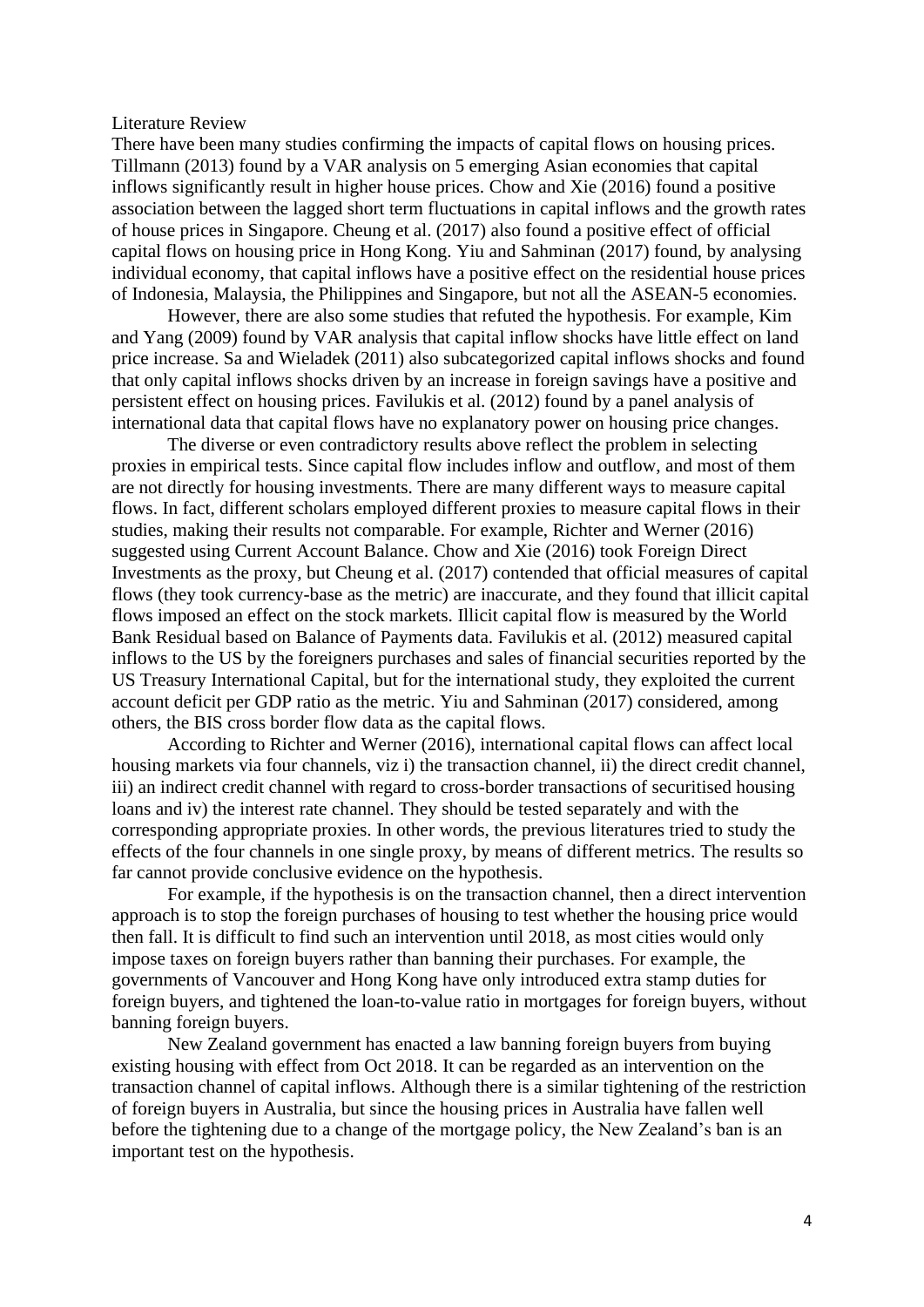### Results

New Zealand bans most non-citizen foreigners (except Australians and Singaporeans) from buying existing housing in New Zealand since October of 2018. It has an immediate and substantial effect on reducing the number of housing transactions in the whole country as shown in Figure 4.



Figure 4 Home transfers to people without NZ citizenship / resident visa, percent of total, Auckland and NZ excluding Auckland, Apr 2017 – Mar 2019 (Hargreaves, 2019)

However, even though the number of transactions has dropped substantially, the national housing price index of New Zealand has been increasing, as shown in Figure 5. The latest yoy growth in 2019Q2 is about 1.2%.



DLOG(NZ\_HPI,0,4)

But the regional housing price indices would differentiate the differences in spatial housing price change. For example, Figure 6 compares the house price indices of the Auckland Region (REG2) from the Northland Region (REG1). It is clear that the house price index of the Auckland Region climbed up much faster than its neighbour before the end of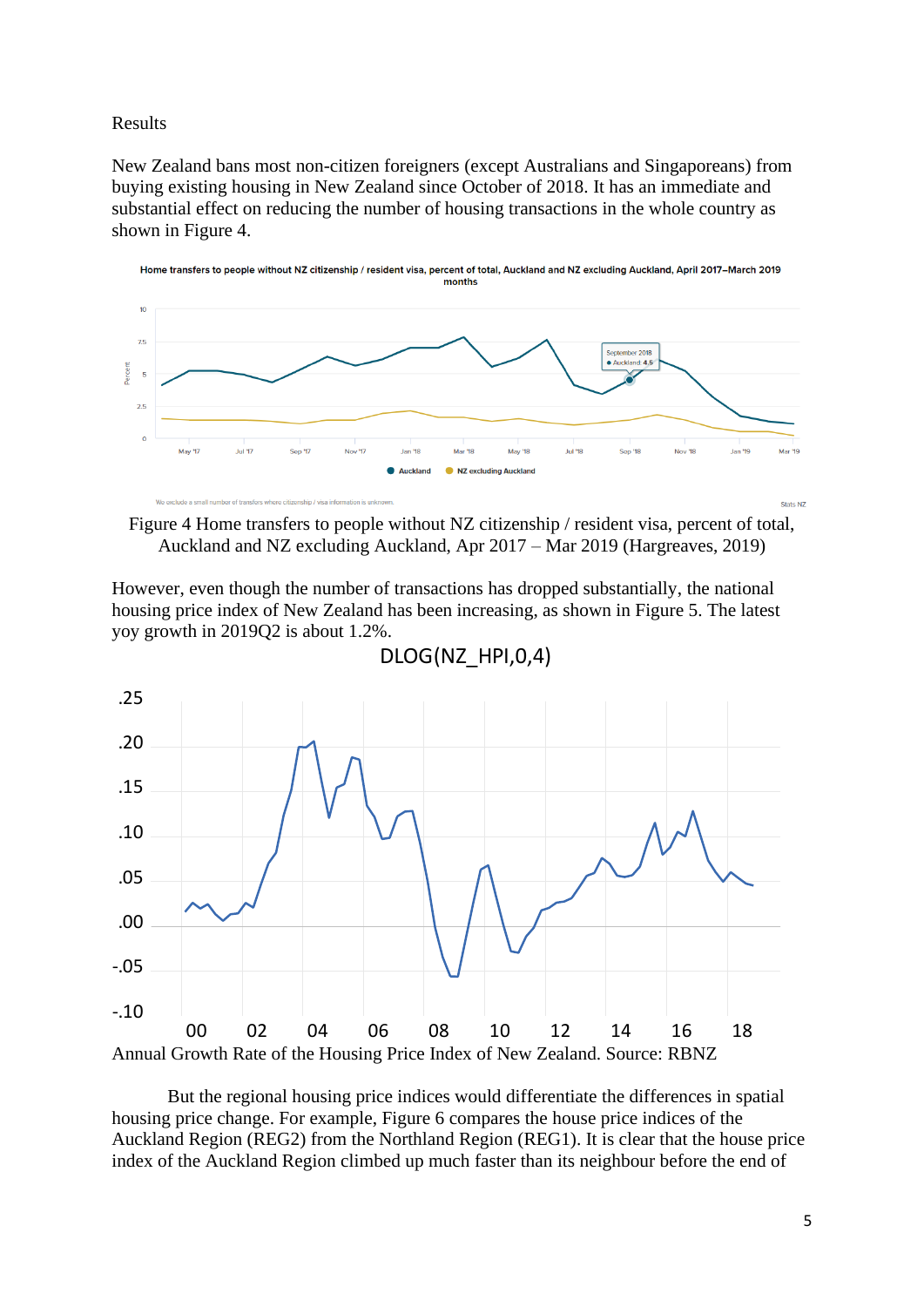

2018, but then it immediately fell when the ban is effective, but the Hawkes Bay and the Wellington Regions' house prices are still increasing after the ban.

Figure 6 House Price Indices of the Auckland Region (REG2), Hawkes Bay Region (REG6) and the Wellington Region (REG9). Source: constructed by the author by means of a hedonic pricing model on the transaction data of houses in the Regions from 1990 to 2018.

Before the ban, all the three Regions' House Price Indices were increasing, but only the Auckland Region's House Price Index fell after the ban. For example, in the Hawkes Bay Region (REG6) and the Wellington Region (REG9), the yoy changes from Oct to Dec 2018 were 8.53% and 12.20%, 4.60% and 10.73%, and 9.20% and 9.98% respectively. However, the corresponding yoy changes in the Auckland Region were -0.59%, -3.80% and -3.82% respectively, as shown in Figure 7.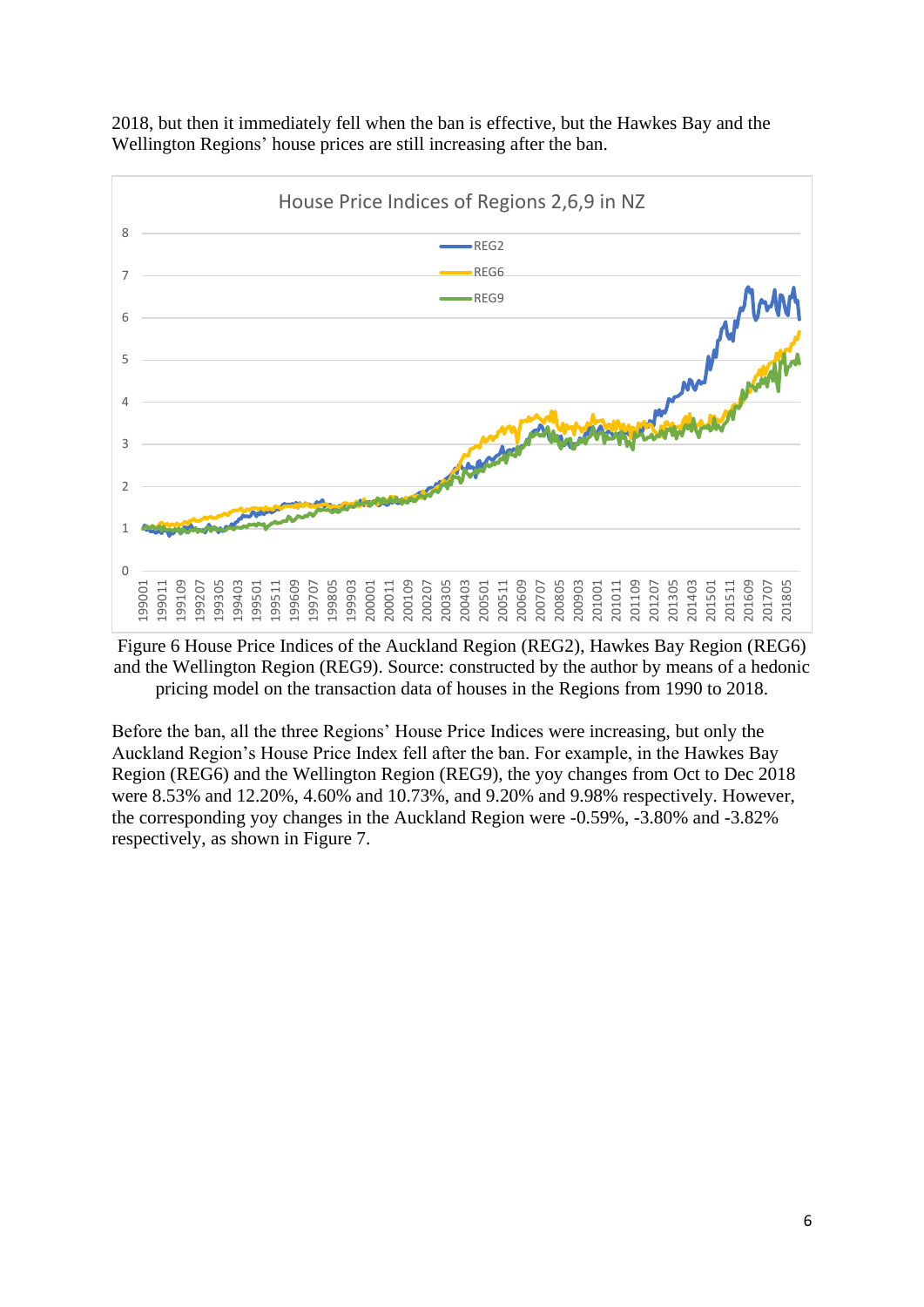

Figure 7 Year-on-Year Changes of the House Price Indices of the Auckland Region (REG2), Hawkes Bay Region (REG6) and the Wellington Region (REG9). Source: constructed by the author by means of a hedonic pricing model on the transaction data of houses in the Regions

Yet, the magnitudes of the fall are relatively minor, of just about -4%, and Figure 7 also indicates that the Auckland Region's HPIyoy has been fluctuating between positive and negative zones before the ban. It is probably because when the bill was discussed and debated, the market sentiment was affected.

Furthermore, it is noted that during this period, the currency of NZD versus USD was weakening from about 0.69 to 0.62. It reinforces the confirmation that the housing price drop is not due to currency strength. Similarly, during this period, the interest rate in New Zealand has been reducing from about 1.75% to 1%. It further reinforces the confirmation that the housing price drop is not due to an increase in interest rate.

## **Conclusions**

A global synchronization of housing price changes implies that there must be some global forces driving the changes of housing prices in major global cities. It has long been suspected that it is the global capital flows. However, empirical studies on the association between capital inflows and housing price changes cannot obtain conclusive evidence. It may be due to, among others, the selection of proxies for capital inflows. As there are 4 channels that capital inflows can influence housing prices, they should be studied separately and with the corresponding appropriate proxy. For example, if the hypothesis is the transaction channel, i.e. the direct foreign purchases of housing that drives the price up, then the intervention control experiment is to stop foreigners from buying houses in the country. Since foreign investors prefer buying houses in globalized cities for better rental return, if the hypothesis is correct, then it should be able to observe that housing price drops immediately after the ban in the global cities only. With the New Zealand's ban on foreign buyers from purchasing existing houses in New Zealand with effect from Oct 2018, the hypothesis can be tested by the intervention control experiment. The results show that the banning effect applies at the Auckland Region only, other control regions' housing prices are found to be increasing immediate after the ban. The study confirms the channel 1 hypothesis that stopping foreign purchases of houses in a global city can make house price fall. It would have far reaching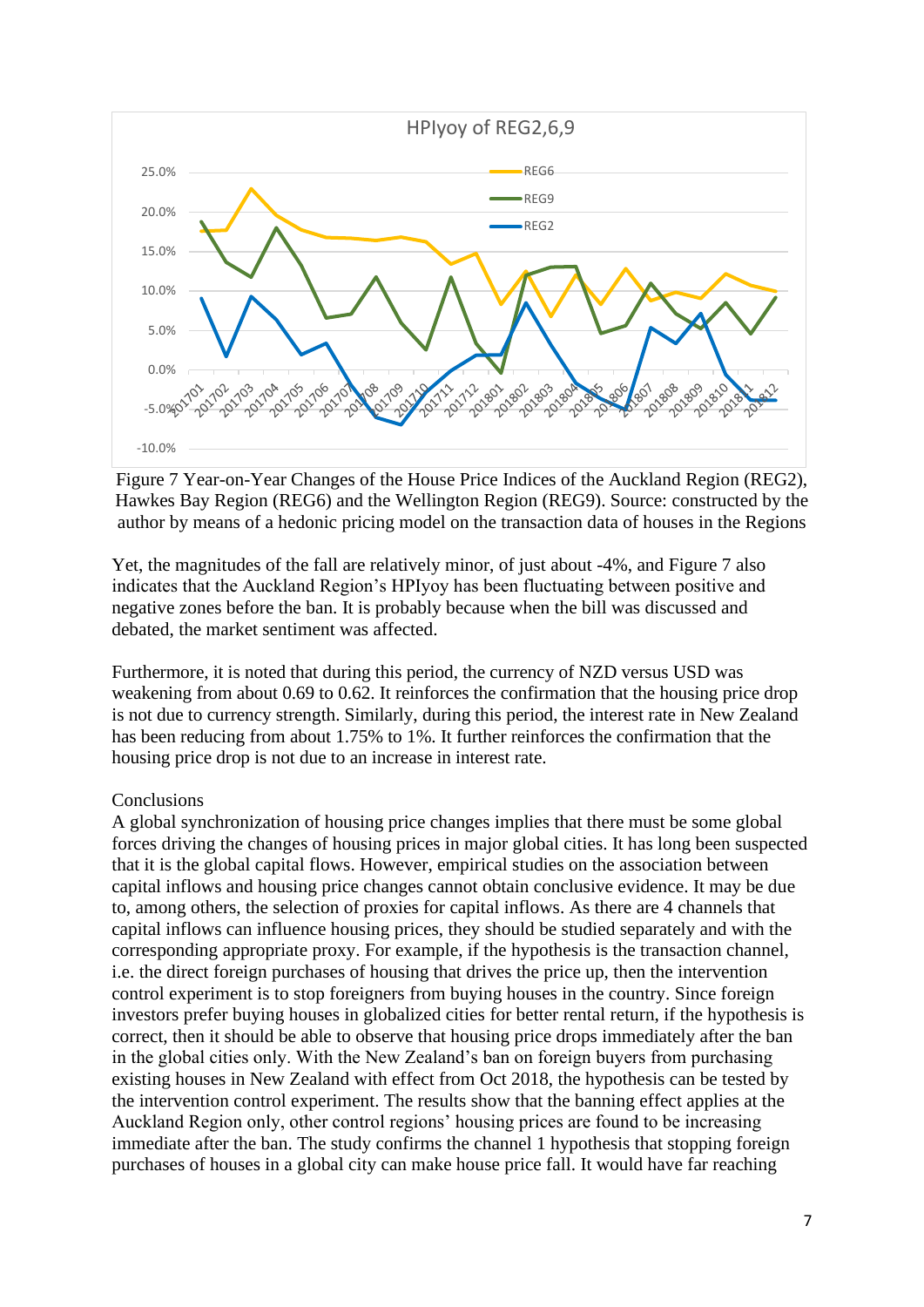implications and applications, not only in future studies of channel 2,3,4 effects, but it also advise parliamentarians and government officials the effects of their decisions on housing affordability.

References

Cheung, Y.W., Chow, K.K. and Yiu, M.S. (2017) Effects of Capital Flow on the Equity and Housing Markets in Hong Kong, HKIMR Working Paper No. 01/2017. https://www.worldscientific.com/doi/abs/10.1142/S179399331650006X

Chow, H.K. and Xie, T. (2016) Are House Prices Driven by Capital Flows? Evidence from Singapore, Journal of International Commerce, Economics and Policy 7(1),

Favilukis, J., Kohn, D., Ludvigson, S.C. and Nieuwerburgh, S.V. (2012) International Capital Flows and House Prices: Theory and Evidence, NBER Working Paper Series #17751. <https://www.nber.org/papers/w17751.pdf>

Hargreaves, David (2019) Stats NZ says number of residential properties sold to overseas buyers plummeted in the March quarter after the foreign buyer ban came fully into place, interest.co.nz, May 2. [https://www.interest.co.nz/property/99475/stats-nz-says-number](https://www.interest.co.nz/property/99475/stats-nz-says-number-residential-properties-sold-overseas-buyers-plummeted-march)[residential-properties-sold-overseas-buyers-plummeted-march](https://www.interest.co.nz/property/99475/stats-nz-says-number-residential-properties-sold-overseas-buyers-plummeted-march)

IMF (2018) House Price Synchronization: What Role for Financial Factors?, Chapter 3, Global Financial Stability Report, Apr: A Bumpy Road Ahead. [https://www.elibrary.imf.org/abstract/IMF082/24893-9781484338292/24893-](https://www.elibrary.imf.org/abstract/IMF082/24893-9781484338292/24893-9781484338292/binaries/9781484338292_Chapter_3-House_Price_Synchronization-What_Role_for_Financial_Factors.pdf) [9781484338292/binaries/9781484338292\\_Chapter\\_3-House\\_Price\\_Synchronization-](https://www.elibrary.imf.org/abstract/IMF082/24893-9781484338292/24893-9781484338292/binaries/9781484338292_Chapter_3-House_Price_Synchronization-What_Role_for_Financial_Factors.pdf)What Role for Financial Factors.pdf

Katagiri, M. (2018) House Price Synchronization and Financial Openness: A Dynamic Factor Model Approach, IMF Working Paper WP/18/209. [https://www.imf.org/en/Publications/WP/Issues/2018/09/28/House-Price-](https://www.imf.org/en/Publications/WP/Issues/2018/09/28/House-Price-Synchronization-and-Financial-Openness-A-Dynamic-Factor-Model-Approach-46220?fbclid=IwAR1_ueffnK9Zl8V5wsqQML_ipIiI3ktcRC8trZfvb-sgIRVC-wu95eOQNps)[Synchronization-and-Financial-Openness-A-Dynamic-Factor-Model-Approach-](https://www.imf.org/en/Publications/WP/Issues/2018/09/28/House-Price-Synchronization-and-Financial-Openness-A-Dynamic-Factor-Model-Approach-46220?fbclid=IwAR1_ueffnK9Zl8V5wsqQML_ipIiI3ktcRC8trZfvb-sgIRVC-wu95eOQNps)[46220?fbclid=IwAR1\\_ueffnK9Zl8V5wsqQML\\_ipIiI3ktcRC8trZfvb-sgIRVC-wu95eOQNps](https://www.imf.org/en/Publications/WP/Issues/2018/09/28/House-Price-Synchronization-and-Financial-Openness-A-Dynamic-Factor-Model-Approach-46220?fbclid=IwAR1_ueffnK9Zl8V5wsqQML_ipIiI3ktcRC8trZfvb-sgIRVC-wu95eOQNps)

Richter, M. and Werner, J.G. (2016) Conceptualising the Role of International Capital Flows for Housing Markets, Intereconomics 51(3), 146-154. [https://archive.intereconomics.eu/year/2016/3/conceptualising-the-role-of-international](https://archive.intereconomics.eu/year/2016/3/conceptualising-the-role-of-international-capital-flows-for-housing-markets/)[capital-flows-for-housing-markets/](https://archive.intereconomics.eu/year/2016/3/conceptualising-the-role-of-international-capital-flows-for-housing-markets/)

Sa, F. and Wieladek, T. (2011) Monetary Policy, Capital Inflows, and the Housing Boom, Globalization Institute Working Papers 80, Federal Reserve Bank of Dallas.

Tillmann, P. (2013) Capital Inflows and Asset Prices: Evidence from Emerging Asia, Journal of Banking and Finance 37, 717-729.